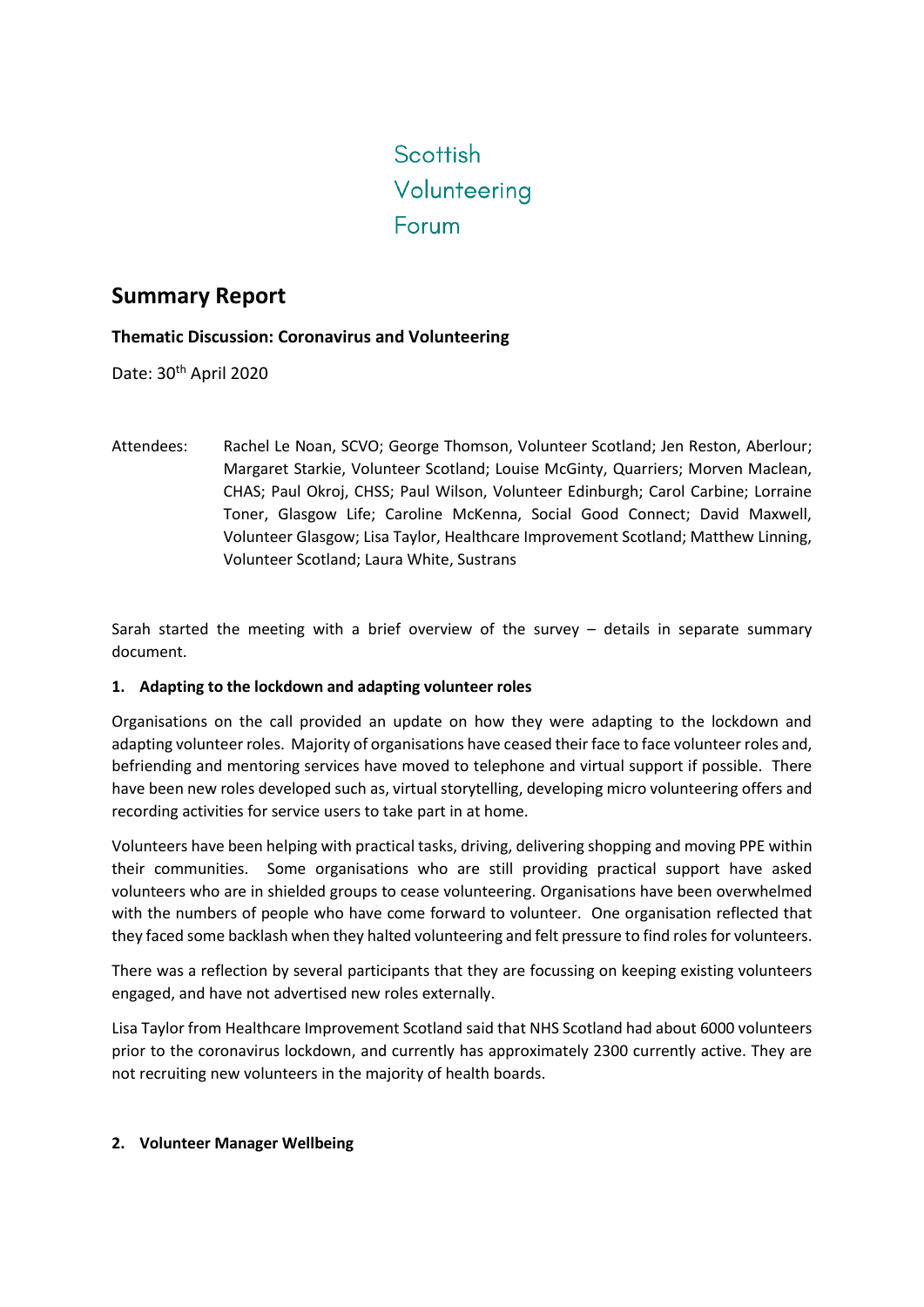Respondents reported that many of their teams are absorbing the trauma and stress of volunteers and service users, which is having a negative impact on their own wellbeing. As such, managers are providing more regular support virtually, and signposting to telephone counselling services. Virtual coffee breaks are also being used widely to support colleagues.

One person reflected that working from home can be challenging, but another saw the positive in not having to commute to work every day.

*Would a regular Skype/Zoom call for SVF members to catch up and share issues be helpful?*

#### 3. Volunteers' Week

Volunteer Scotland have adapted the campaign to make it simple and to say thanksto volunteers. The week will be showcased on Radio V and the Volunteers Week website to promote, and will have more of a focus on social media content. They will be asking people to share thanks to volunteers in a creative way this year, for example through poetry, art or crafts and will be sharing case studies of adaptability and other examples of people sharing their experiences pre and during COVID19. During Volunteer's Week it will be recognising the future need for volunteers.

Attendees reflected that retaining volunteers who are currently inactive is a big concern, and Volunteers' Week is needed more than ever to thank volunteers and encourage them to stay engaged.

#### 4. Coordinated response – national and local

TSI experience – Volunteer Centre Edinburgh have found the impact of the Ready Scotland campaign overwhelmingly challenging. Public response peer to peer has been really great. They have been guiding community groups. Community response has been amazing, they have encouraged this and developed resources.

From the national campaign, 5,000 potential on boarding volunteers. Now down to 1,200 which is a more manageable number. Great innovations and private company support on how to onboard large numbers of people. A lot of the volunteers coming forward are brand new to volunteering, if we don't give them a positive experience, positive that not everyone doesn't need help. Local council issues. Concerns around the future of volunteering.

Volunteer Glasgow – Ready Scotland nationally had 35,000 registered. There is no way to tell how many people have signed up to multiple options. They have been connecting with mutual aid groups too. Glasgow had 4,600 signed up via Volunteer Scotland, Scotland Cares option. The digital platform Kinetic had 1,700 on Volunteer Glasgow, some are conversions and others are direct sign ups. There has been a request for a pause in the recruitment. Concerns raised about one of the contractors of national test centres, recruiting 1,000 to volunteer. A lot of set hours per week and all voluntary contracts. A lot of people finding the mixed messages with the terms of volunteering from the national campaign concerning, for example the call for volunteers and ex NHS staff to sign up.

Sarah raised that this could be a good opportunity to capture the impact of informal contributions, particularly at the local/community level. It may be worth looking at commissioning people to capture this learning at a local level.

Volunteer Scotland added that the Scottish Government, British Red Cross and Scottish Government will be doing the breakdown of this. Motivations and quality information hasn't been captured at this